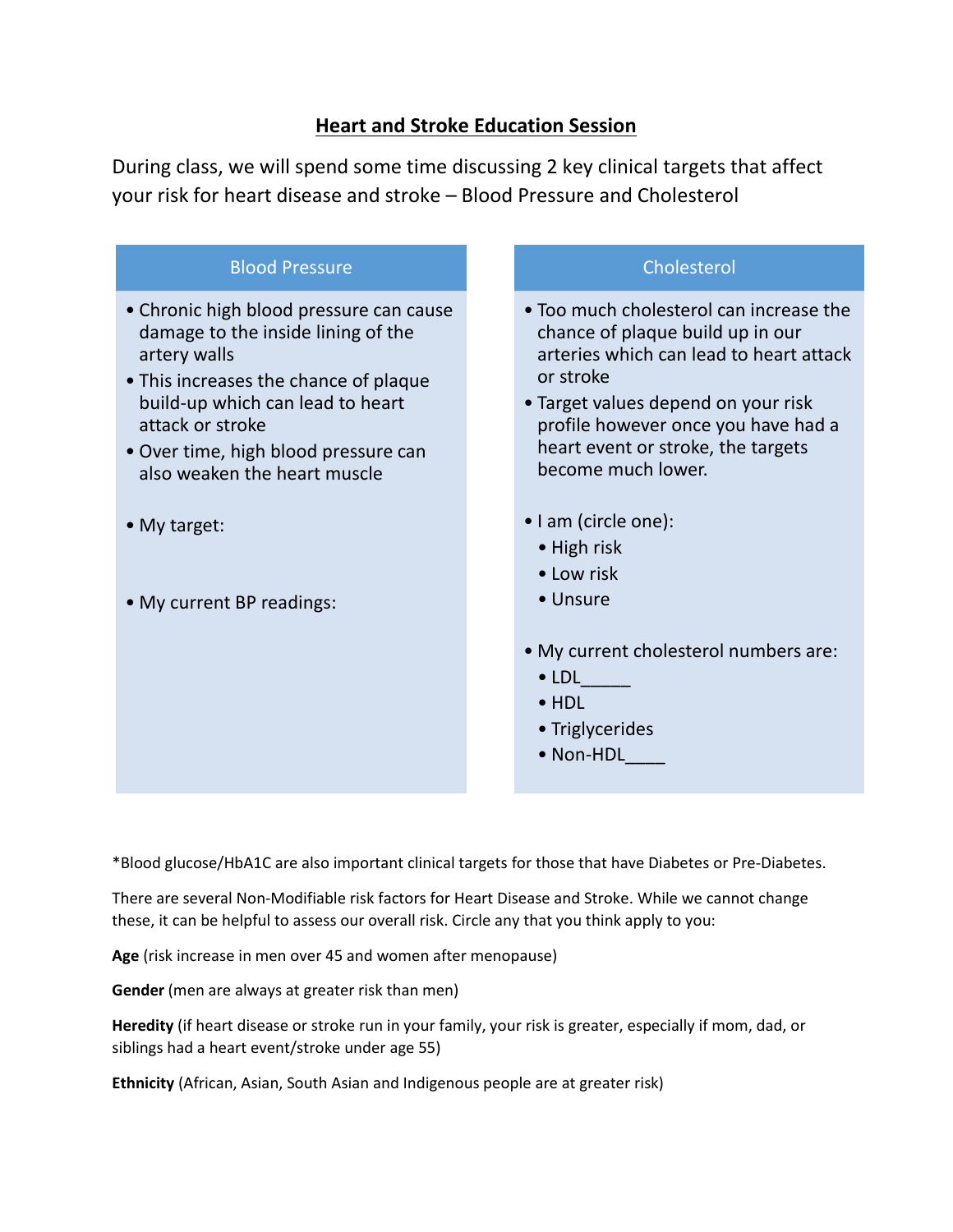The good news is that there are many actions we can take to keep our blood pressure and cholesterol values in check to reduce our overall risk for heart disease and stroke. We will spend some time discussing these strategies. We encourage you to think about which of these risk factors might apply to you. For each question, circle the answer that is the most accurate for you at this moment.

| <b>Physical Activity</b>                                                                                                                                                                                                                                                                                                                                |
|---------------------------------------------------------------------------------------------------------------------------------------------------------------------------------------------------------------------------------------------------------------------------------------------------------------------------------------------------------|
| Physical activity helps reduce our risk of cardiovascular disease. Physical activity includes                                                                                                                                                                                                                                                           |
| cardio, resistance (strength) exercises and stretching.                                                                                                                                                                                                                                                                                                 |
| • How many days per week do you participate in moderate to vigorous physical<br>3-4 days<br>5-6 days<br>activity?<br>$0-2$ days<br>7 days<br>• How many minutes per day (on average) do you spend doing moderate intensity<br>physical activity?<br>10-20 min<br>$0-10$ min<br>30 min or more<br>• Is this a risk factor for me?<br>Yes<br>No<br>Unsure |
| <b>Nutrition</b>                                                                                                                                                                                                                                                                                                                                        |
| Healthy eating includes lots of fruit and vegetables, lean protein anf whole grains and<br>limits processed foods, foods high in sodium and foods high in saturated fats.                                                                                                                                                                               |
| • Is this a risk factor for me? (circle one)<br>Yes<br><b>No</b><br>Unsure                                                                                                                                                                                                                                                                              |
| <b>Strong Emotions/Mental Health</b>                                                                                                                                                                                                                                                                                                                    |
| Depression, stress, anxiety and anger can raise your blood pressure and increase your risk<br>for heart disease or another cardiac event.                                                                                                                                                                                                               |
| . How would you rate your current overall stress level?<br>Low stress<br><b>Moderate Stress</b><br>High stress                                                                                                                                                                                                                                          |
| • Is this a risk factor for me?<br>No<br>Unsure<br>Yes                                                                                                                                                                                                                                                                                                  |
| <b>Tobacco Use/Smoking</b>                                                                                                                                                                                                                                                                                                                              |
| Use of tobacco (and second hand smoke) causes damage to the lining of the arteries both<br>in the heart and the rest of the body.                                                                                                                                                                                                                       |
| • Have you used tobacco in the last 30 days?                                                                                                                                                                                                                                                                                                            |
| • Is this a risk factor for me?<br>Unsure<br>Yes<br><b>No</b>                                                                                                                                                                                                                                                                                           |
| <b>Alcohol</b>                                                                                                                                                                                                                                                                                                                                          |
| Canada's low risk drinking guidelines recommend no more than 2 drinks per day for<br>women (no more than 10 per week) and no more than 3 drinks per day for men (no more<br>than 13 per week). It is also recommended to plan non-drinking days within each week.                                                                                       |
| . How many days per week do you drink alcohol?<br>0 days<br>$1-3$ days<br>7 days<br>4-6 days                                                                                                                                                                                                                                                            |
| • How many drinks do you consume on a typical day when you do drink alcohol?<br>$3 - 4$<br>$5 - 6$<br>More than 6<br>$1 - 2$                                                                                                                                                                                                                            |